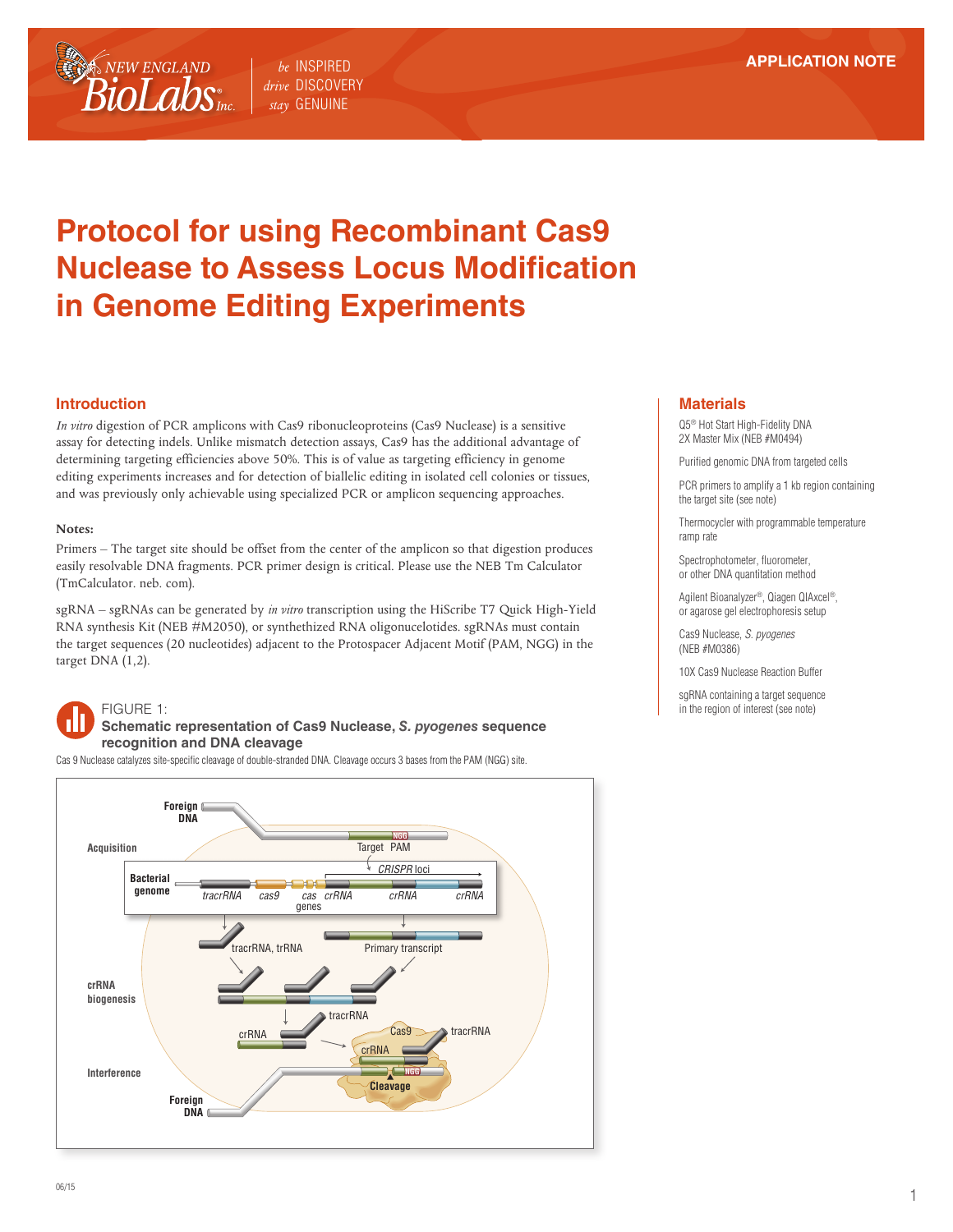## **Protocol**

Before You Start:

- We strongly recommend wearing gloves and using nuclease-free tubes and reagents to avoid RNase contamination. Further recommendations for avoiding ribonuclease contamination can be found here: https://www.neb.com/tools-and-resources/ usage-guidelines/avoiding-ribonuclease-contamination
- Reactions are typically 20 μl, but can be scaled up as needed. Reactions should be assembled in nuclease-free microfuge tubes or PCR strip tubes.
- It is essential to keep the molar ratio of Cas9 and sgRNA per target site at or near 10:10:1 to obtain the best cleavage efficiency. A calculator can be found here: nebiocalculator.neb.com
- Prepare 1 μM sgRNA by diluting the stock with nuclease-free water on ice.

#### **PCR**

- 1. Set up a 50  $\mu$ l PCR reaction using  $\sim$ 100 ng of genomic DNA as a template. For each amplicon set up 3 PCR reactions using the following templates:
	- a. gDNA from targeted cells (e.g., Cas9 or TALEN transfected cells)
	- b. gDNA from negative control cells (e.g., non-specific DNA transfected cells)
	- c. water (e.g., no template control)

| <b>COMPONENT</b>                            | 50 µl REACTION | <b>FINAL CONCENTRATION</b> |
|---------------------------------------------|----------------|----------------------------|
| Q5 Hot Start High-Fidelity<br>2X Master Mix | $25 \mu$       | 1 X                        |
| 10 μM forward primer                        | $2.5$ µl       | $0.5 \mu M$                |
| $10 \mu$ M reverse primer                   | $2.5$ µl       | $0.5 \mu M$                |
| Template DNA                                | variable       | $\sim$ 100 ng              |
| Nuclease-free water                         | to 50 $\mu$ l  |                            |

2. Gently mix the reaction. Collect all liquid to the bottom of the tube by a quick spin if necessary. Transfer PCR tubes to a PCR machine and begin thermocycling. Q5 Hot Start High Fidelity 2X Master Mix does not require a separate activation step. Standard Q5 cycling conditions are recommended.

| <b>STEP</b>          | TEMP. (°C) | <b>TIME</b> |
|----------------------|------------|-------------|
| Initial denaturation | 98         | 30 seconds  |
| 35 cycles            | 98         | 5 seconds   |
|                      | $*50-72$   | 10 seconds  |
|                      | 72         | 20 seconds  |
| Final extension      | 72         | 2 minutes   |
| <b>Hold</b>          |            |             |

\* Use of NEB Tm Calculator (TmCalculator.neb.com) is strongly recommended.

- 3. Analyze a small amount of the PCR product to verify size and appropriate amplification.
- 4. Measure the concentration of the purified PCR products by Qubit® dsDNA BR Assay or other relevant system. A yield of > 25 ng DNA/μl is sufficient.

**Note:** Cas9 Nuclease cleavage efficiency may be altered in the presence of certain PCR buffers. In general, efficiency tends to decrease as the amount of buffer increases. If  $> 2$  µl of PCR product will be necessary for the cleavage reaction, consider purifying the PCR product prior to digestion.